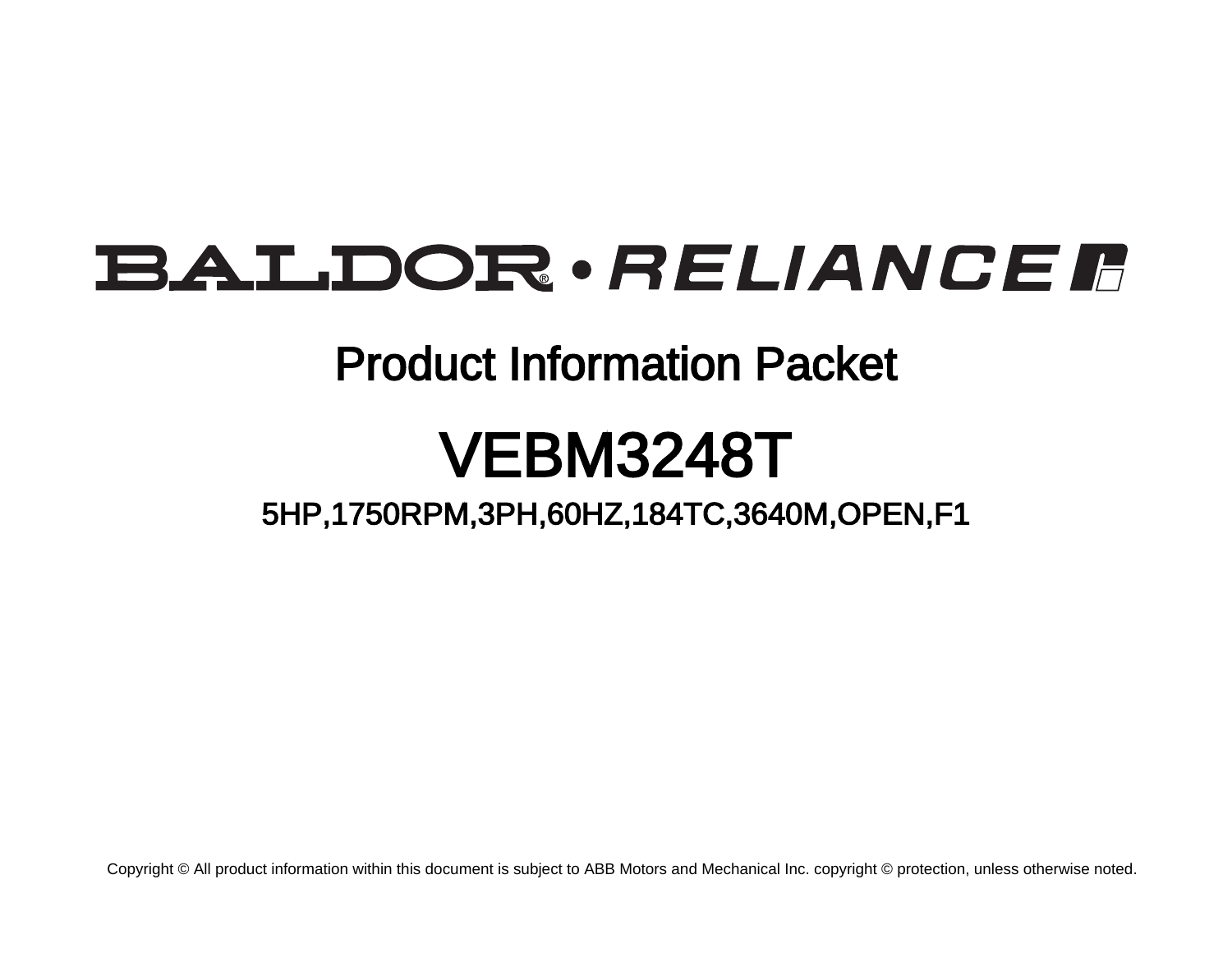### BALDOR · RELIANCE F Product Information Packet: VEBM3248T - 5HP,1750RPM,3PH,60HZ,184TC,3640M,OPEN,F1

| <b>Part Detail</b> |        |             |            |             |        |                      |            |  |
|--------------------|--------|-------------|------------|-------------|--------|----------------------|------------|--|
| Revision:          | D      | Status:     | PRD/A      | Change #:   |        | Proprietary:         | No         |  |
| Type:              | AC     | Elec. Spec: | 36WGS270   | CD Diagram: | CD0005 | Mfg Plant:           |            |  |
| Mech. Spec:        | 36E035 | Layout:     | 36LYE035   | Poles:      | 04     | <b>Created Date:</b> | 10-12-2015 |  |
| Base:              | N      | Eff. Date:  | 10-26-2018 | Leads:      | 9#16   |                      |            |  |

| <b>Specs</b>                           |                         |                                  |                        |
|----------------------------------------|-------------------------|----------------------------------|------------------------|
| <b>Catalog Number:</b>                 | <b>VEBM3248T</b>        | <b>Heater Indicator:</b>         | No Heater              |
| Enclosure:                             | <b>OPEN</b>             | <b>Insulation Class:</b>         | F                      |
| Frame:                                 | 184TC                   | <b>Inverter Code:</b>            | <b>Inverter Ready</b>  |
| <b>Frame Material:</b>                 | Steel                   | <b>KVA Code:</b>                 |                        |
| Motor Letter Type:                     | Three Phase             | <b>Lifting Lugs:</b>             | No Lifting Lugs        |
| Output @ Frequency:                    | 5.000 HP @ 60 HZ        | Locked Bearing Indicator:        | Locked Bearing         |
| Synchronous Speed @ Frequency:         | 1800 RPM @ 60 HZ        | Motor Lead Quantity/Wire Size:   | 9 @ 16 AWG             |
| Voltage @ Frequency:                   | 230.0 V @ 60 HZ         | <b>Motor Lead Exit:</b>          | Ko Box                 |
|                                        | 460.0 V @ 60 HZ         | <b>Motor Lead Termination:</b>   | Flying Leads           |
| XP Class and Group:                    | None                    | Motor Type:                      | 3640M                  |
| <b>XP Division:</b>                    | Not Applicable          | <b>Mounting Arrangement:</b>     | F <sub>1</sub>         |
| <b>Agency Approvals:</b>               | <b>UR</b>               | <b>Power Factor:</b>             | 80                     |
|                                        | <b>CSA EEV</b>          | <b>Product Family:</b>           | <b>General Purpose</b> |
|                                        | <b>CSA</b>              | <b>Pulley End Bearing Type:</b>  | Ball                   |
| <b>Auxillary Box:</b>                  | No Auxillary Box        | <b>Pulley Face Code:</b>         | C-Face                 |
| <b>Auxillary Box Lead Termination:</b> | None                    | <b>Pulley Shaft Indicator:</b>   | Standard               |
| <b>Base Indicator:</b>                 | No Mounting             | <b>Rodent Screen:</b>            | None                   |
| <b>Bearing Grease Type:</b>            | Polyrex EM (-20F +300F) | <b>Shaft Extension Location:</b> | Pulley End             |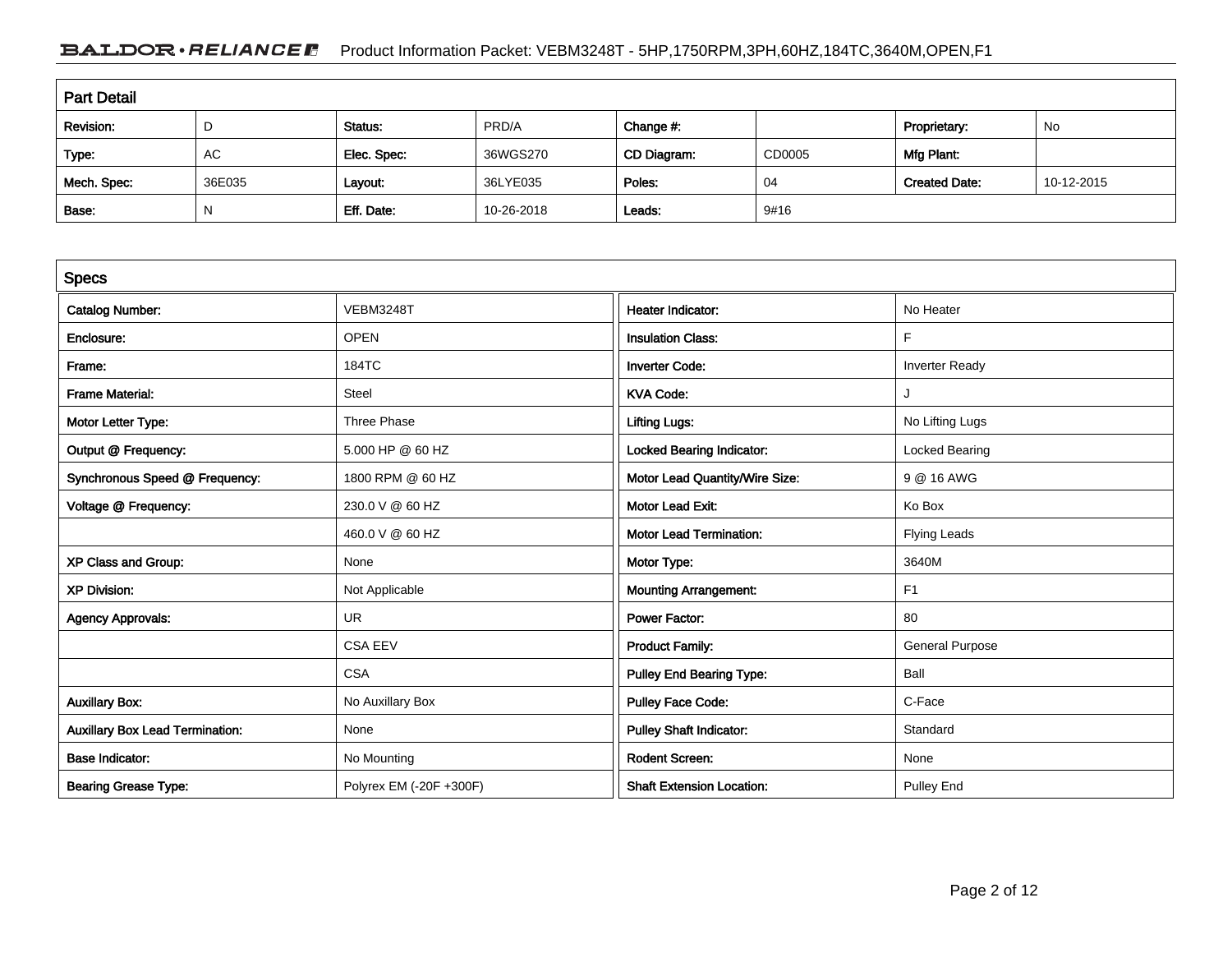| <b>Blower:</b>                        | None                      | <b>Shaft Ground Indicator:</b>     | No Shaft Grounding  |
|---------------------------------------|---------------------------|------------------------------------|---------------------|
| Current @ Voltage:                    | 13.200 A @ 230.0 V        | <b>Shaft Rotation:</b>             | Reversible          |
|                                       | 14.000 A @ 208.0 V        | <b>Shaft Slinger Indicator:</b>    | No Slinger          |
|                                       | 6.600 A @ 460.0 V         | <b>Speed Code:</b>                 | Single Speed        |
| Design Code:                          | B                         | <b>Motor Standards:</b>            | NEMA                |
| Drip Cover:                           | No Drip Cover             | <b>Starting Method:</b>            | Direct on line      |
| Duty Rating:                          | <b>CONT</b>               | Thermal Device - Bearing:          | None                |
| <b>Electrically Isolated Bearing:</b> | Not Electrically Isolated | <b>Thermal Device - Winding:</b>   | None                |
| <b>Feedback Device:</b>               | <b>NO FEEDBACK</b>        | <b>Vibration Sensor Indicator:</b> | No Vibration Sensor |
| <b>Front Face Code:</b>               | <b>Brake Mounting</b>     | <b>Winding Thermal 1:</b>          | None                |
| Front Shaft Indicator:                | None                      | <b>Winding Thermal 2:</b>          | None                |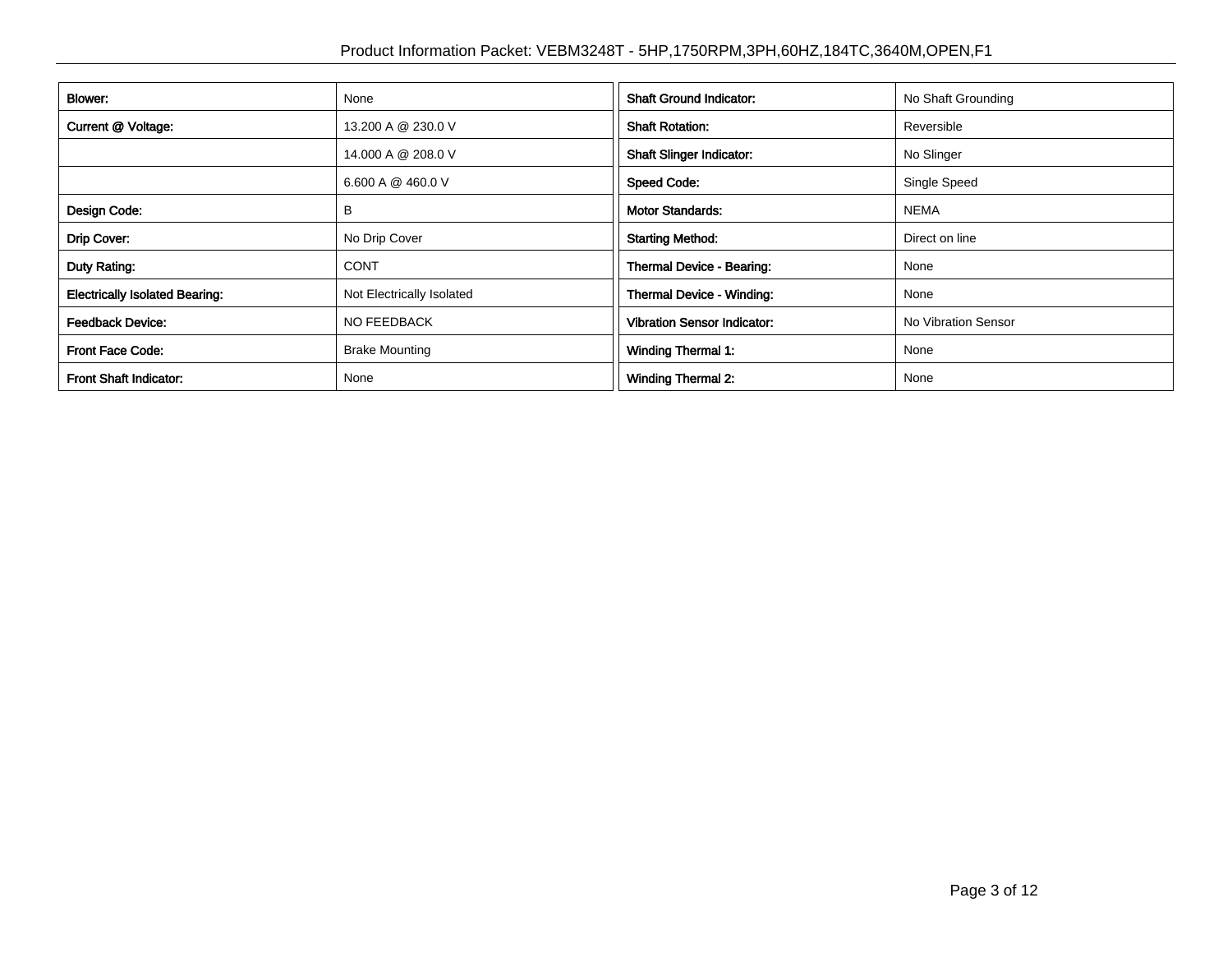### BALDOR · RELIANCE F Product Information Packet: VEBM3248T - 5HP,1750RPM,3PH,60HZ,184TC,3640M,OPEN,F1

| Nameplate NP1259L                   |                                 |    |                              |                    |                          |      |  |  |
|-------------------------------------|---------------------------------|----|------------------------------|--------------------|--------------------------|------|--|--|
|                                     | <b>CAT.NO. VEBM3248T</b>        |    |                              |                    |                          |      |  |  |
| HP 5                                | <b>SPEC.</b> 36E035S270G2       |    |                              |                    |                          |      |  |  |
|                                     | VOLTS 230/460<br>AMP   13.2/6.6 |    |                              |                    |                          |      |  |  |
|                                     | <b>RPM</b> 1750                 |    |                              |                    |                          |      |  |  |
| $FRAME$ 184TC<br><b>SER.F.</b> 1.15 |                                 |    | $HZ$ 60<br>CODE <sup>J</sup> | $DES$ <sub>B</sub> | CL F                     | PH 3 |  |  |
| NEMA-NOM-EFF 89.5                   | RATING 40C AMB-CONT             |    | PF 80                        |                    |                          |      |  |  |
|                                     | $CC$ 010A                       |    |                              |                    | <b>USABLE AT 208V 14</b> |      |  |  |
|                                     | $DE$ 6206<br><b>ENCL</b> OPEN   | SN |                              | <b>ODE</b> 6205    |                          |      |  |  |
|                                     |                                 |    |                              |                    |                          |      |  |  |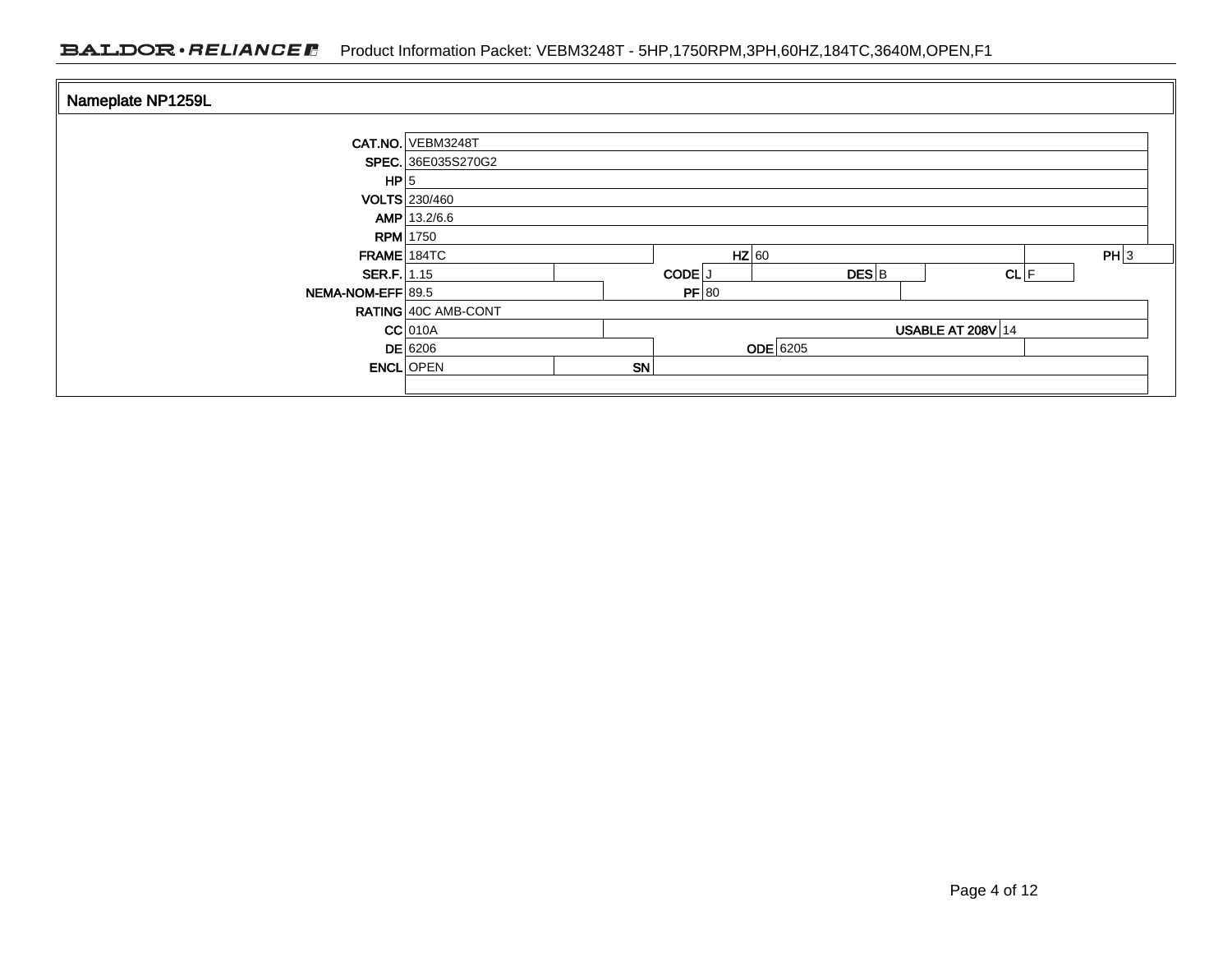| <b>Parts List</b>  |                                          |          |
|--------------------|------------------------------------------|----------|
| <b>Part Number</b> | Description                              | Quantity |
| SA308902           | SA 36E035S270G2                          | 1.000 EA |
| RA296238           | RA 36E035S270G2                          | 1.000 EA |
| 36CB3004           | 36 CB CASTING W/1.09 DIA LEAD HOLE @ 6:0 | 1.000 EA |
| 51XB1016A07        | 10-16 X 7/16 HXWSSLD SERTYB              | 2.000 EA |
| 11XW1032G06        | 10-32 X .38, TAPTITE II, HEX WSHR SLTD U | 1.000 EA |
| HW3001B01          | BRASS CUP WASHER, FOR #10 SCREW          | 1.000 EA |
| 36EP1403A16        | FR EP, 182-4C OPEN W/BRAKE W/O TIGHTSLEE | 1.000 EA |
| HW4500A01          | 1641B(ALEMITE)400 UNIV, GREASE FITT      | 1.000 EA |
| HW5100A05          | WVY WSHR F/205 & 304 BRGS                | 1.000 EA |
| 36PE3403A03        | PUEP ASSEMBLY FOR ROUTING PURPOSES       | 1.000 EA |
| 36AD2000           | AIR BAFFLE                               | 1.000 EA |
| 60XW0632A06        | 6-32 X 3/8 TORX HEAD SCREW TAPTITE II    | 4.000 EA |
| HW4500A01          | 1641B(ALEMITE)400 UNIV, GREASE FITT      | 1.000 EA |
| 10XN2520A28        | 1/4-20X 1 3/4 HEX HD                     | 4.000 EA |
| HW1001A25          | LOCKWASHER 1/4, ZINC PLT .493 OD, .255 I | 4.000 EA |
| HW2501D08          | KEY, 3/16 SQ X .875 AUTO                 | 1.000 EA |
| 36CB4516           | 750LIPPED CB LID - GALVANNEAL            | 1.000 EA |
| 51XW0832A07        | 8-32 X .44, TAPTITE II, HEX WSHR SLTD SE | 4.000 EA |
| HW2501E16          | KEY, 1/4 SQ X 1.750                      | 1.000 EA |
| HA7000A02          | KEY RETAINER RING, 1 1/8 DIA, 1 3/8 DIA  | 1.000 EA |
| 85XU0407S04        | 4X1/4 U DRIVE PIN STAINLESS              | 2.000 EA |
| HW3200A01          | 3/8-16X3/4 I-BLT WELDED F/S              | 1.000 EA |
| MJ1000A02          | GREASE, POLYREX EM EXXON                 | 0.050 LB |
| 84XN3816J28        | HEX SOC HD, 3/8-16 X 1.75 LONG           | 2.000 EA |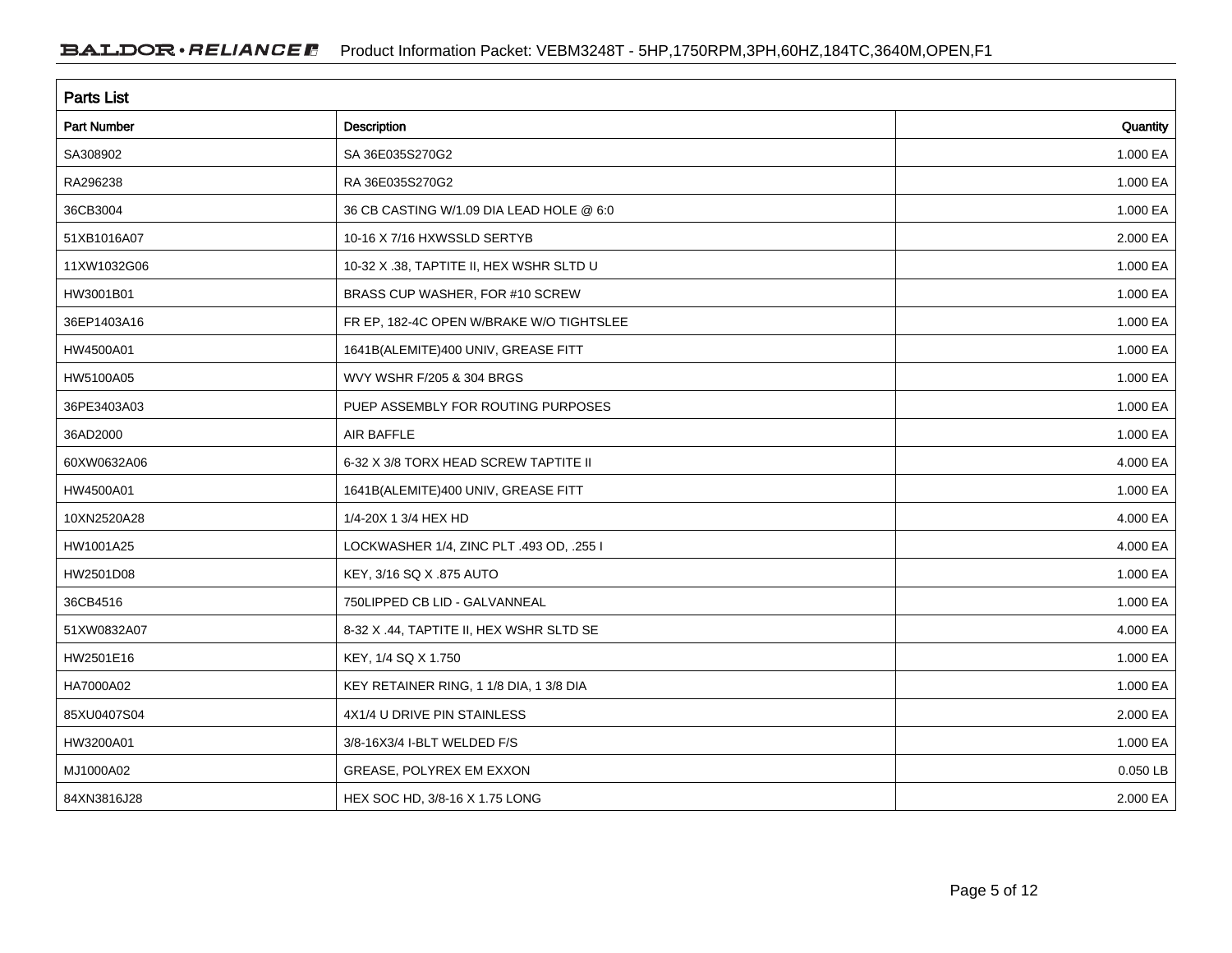| <b>Parts List (continued)</b> |                                          |          |
|-------------------------------|------------------------------------------|----------|
| <b>Part Number</b>            | Description                              | Quantity |
| MG1000Y03                     | MUNSELL 2.53Y 6.70/ 4.60, GLOSS 20,      | 0.022 GA |
| HA3101A29                     | THRUBOLT- 1/4-20 X 13.000                | 4.000 EA |
| 76BK4100DQF                   | 1-056-041-00-DQF BRAKE TDR# 79345        | 1.000 EA |
| LB1115N                       | LABEL, LIFTING DEVICE (ON ROLLS)         | 1.000 EA |
| LC0005E01                     | CONN.DIA./WARNING LABEL (LC0005/LB1119N) | 1.000 EA |
| <b>NP1259L</b>                | ALUM SUPER-E UL CSA-EEV CC NEMA PREMIUM  | 1.000 EA |
| G0PA1000                      | PKG GRP, PRINT<br>PK1026A06              | 1.000 EA |
| PK3082                        | STYROFOAM CRADLE                         | 1.000 EA |
| MN416A01                      | TAG-INSTAL-MAINT no wire (2100/bx) 4/22  | 1.000 EA |
| PE-0000003                    | ZRTG PE ASSEMBLY                         | 1.000 EA |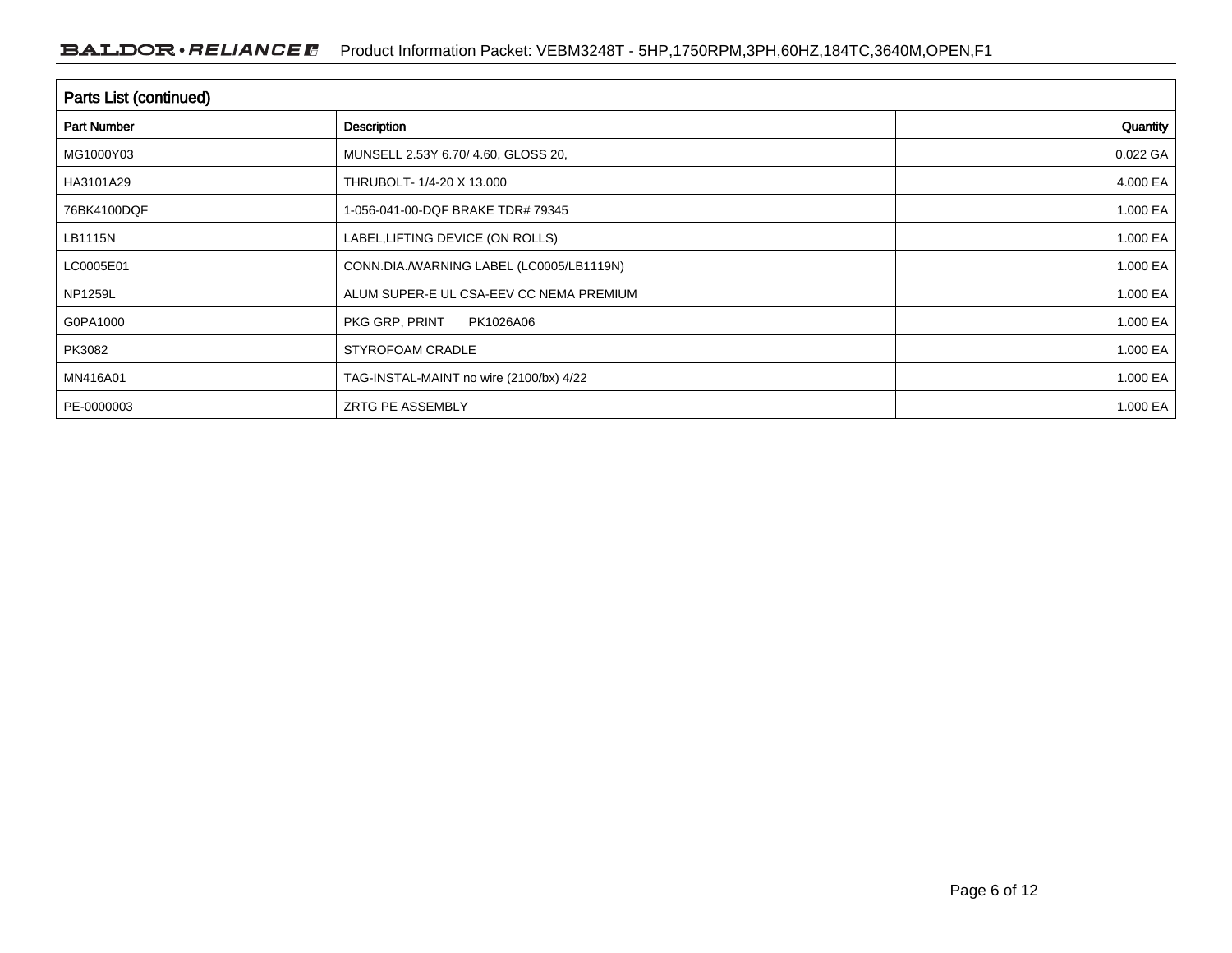#### **AC Induction Motor Performance Data**

Record # 53360Typical performance - not guaranteed values

| <b>Winding: 36WGS270-R004</b><br><b>Type: 3640M</b> |                   |              | <b>Enclosure: OPSB</b>                          |                |
|-----------------------------------------------------|-------------------|--------------|-------------------------------------------------|----------------|
| <b>Nameplate Data</b>                               |                   |              | 460 V, 60 Hz:<br><b>High Voltage Connection</b> |                |
| <b>Rated Output (HP)</b>                            |                   | 5            | <b>Full Load Torque</b>                         | 15.05 LB-FT    |
| <b>Volts</b>                                        |                   | 230/460      | <b>Start Configuration</b>                      | direct on line |
| <b>Full Load Amps</b>                               |                   | 13.2/6.6     | <b>Breakdown Torque</b>                         | 44.8 LB-FT     |
| <b>R.P.M.</b>                                       |                   | 1750         | <b>Pull-up Torque</b>                           | 25.5 LB-FT     |
| Hz                                                  | 60 Phase          | 3            | <b>Locked-rotor Torque</b>                      | 30.1 LB-FT     |
| <b>NEMA Design Code</b>                             | <b>B KVA Code</b> |              | <b>Starting Current</b>                         | 44.8 A         |
| Service Factor (S.F.)                               |                   | 1.15         | <b>No-load Current</b>                          | 2.97 A         |
| <b>NEMA Nom. Eff.</b>                               | 89.5 Power Factor | 80           | Line-line Res. @ 25°C                           | 2.632 $\Omega$ |
| <b>Rating - Duty</b>                                |                   | 40C AMB-CONT | Temp. Rise @ Rated Load                         | $44^{\circ}$ C |
| S.F. Amps                                           |                   |              | Temp. Rise @ S.F. Load                          | $56^{\circ}$ C |
|                                                     |                   |              | <b>Locked-rotor Power Factor</b>                | 41             |
|                                                     |                   |              | <b>Rotor inertia</b>                            | 0.372 LB-FT2   |

**Load Characteristics 460 V, 60 Hz, 5 HP**

| % of Rated Load     | 25     | 50     | 75     | 100    | 125    | 150    | S.F. |
|---------------------|--------|--------|--------|--------|--------|--------|------|
| <b>Power Factor</b> | 42     | 64     | 75     | 80     | 83     | 84     | 82   |
| <b>Efficiency</b>   | 85.4   | 89.7   | 90.2   | 89.5   | 88.2   | 86.4   | 88.7 |
| <b>Speed</b>        | 1789.2 | 1778.5 | 1766.9 | 1753.8 | 1739.5 | 1722.1 | 1745 |
| <b>Line amperes</b> | 3.33   | 4.14   | 5.26   | 6.59   | 8.05   | 9.68   | 7.47 |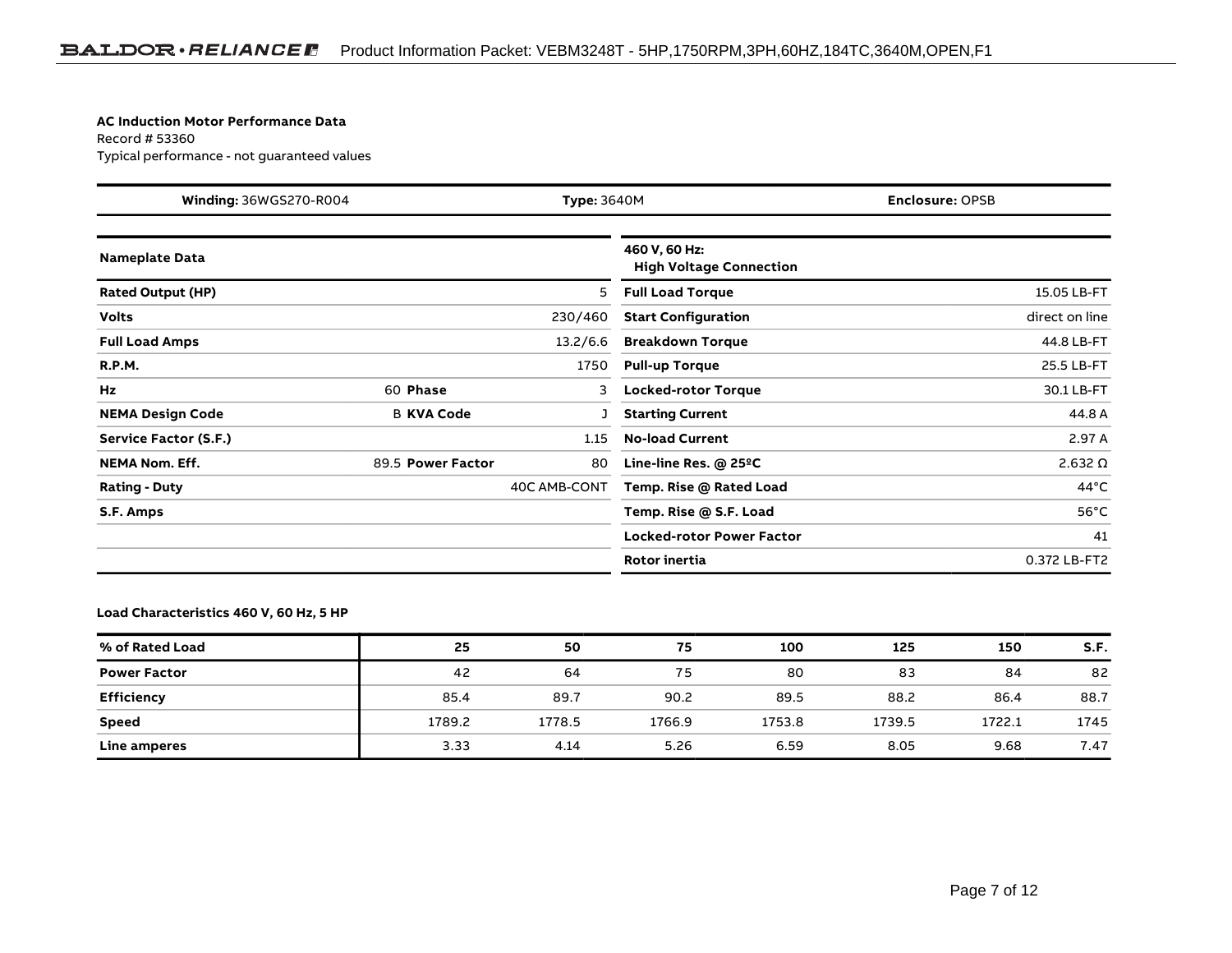

Performance Graph at 460V, 60Hz, 5.0HP Typical performance - Not guaranteed values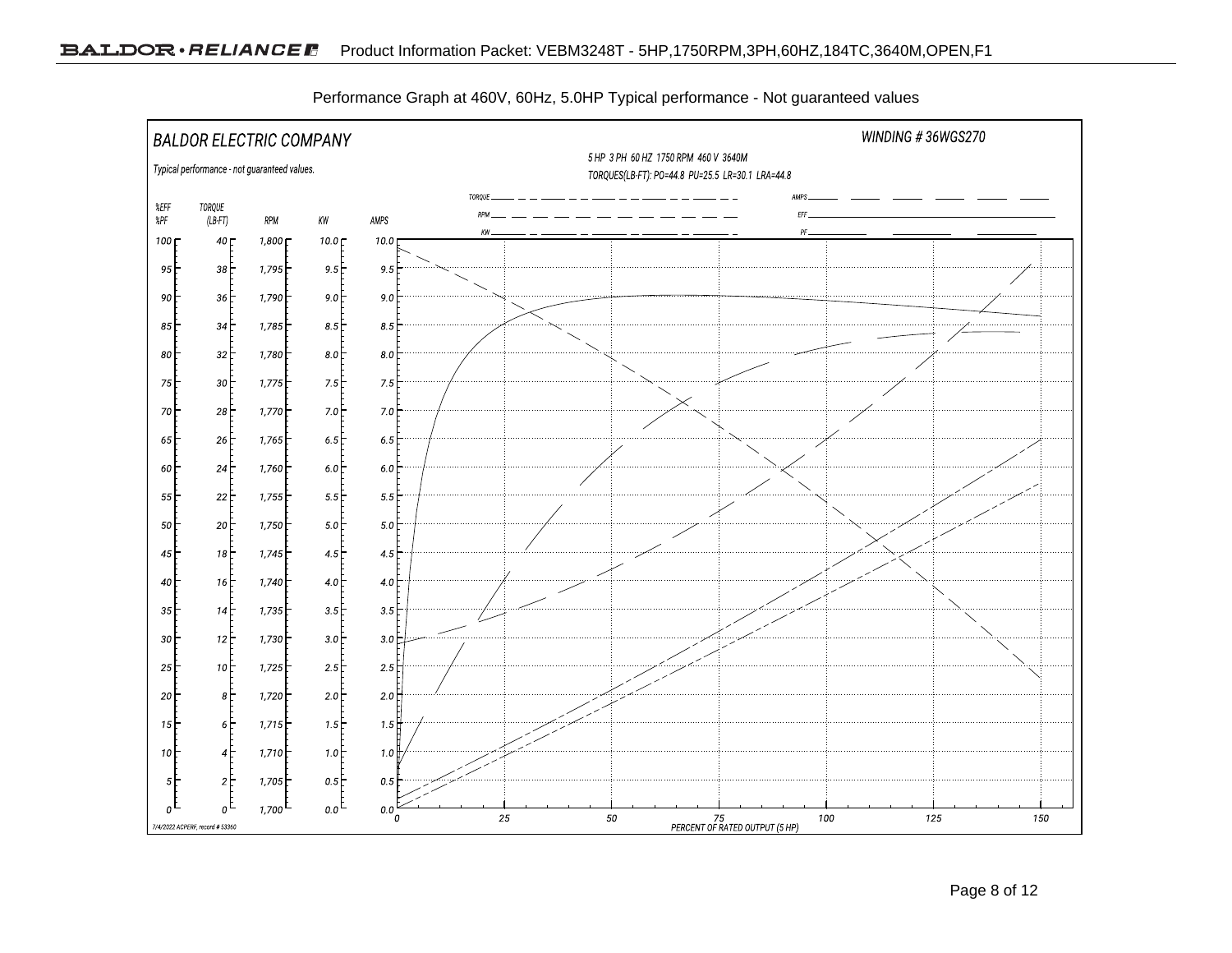#### **AC Induction Motor Performance Data**

Record # 86108Typical performance - not guaranteed values

| <b>Winding: 36WGS270-R004</b><br><b>Type: 3640M</b> |                   |              | <b>Enclosure: OPSB</b>                         |                   |
|-----------------------------------------------------|-------------------|--------------|------------------------------------------------|-------------------|
| <b>Nameplate Data</b>                               |                   |              | 230 V, 60 Hz:<br><b>Low Voltage Connection</b> |                   |
| <b>Rated Output (HP)</b>                            |                   | 5            | <b>Full Load Torque</b>                        | 15.05 LB-FT       |
| <b>Volts</b>                                        |                   | 230/460      | <b>Start Configuration</b>                     | direct on line    |
| <b>Full Load Amps</b>                               |                   | 13.2/6.6     | <b>Breakdown Torque</b>                        | 44.8 LB-FT        |
| <b>R.P.M.</b>                                       |                   | 1750         | <b>Pull-up Torque</b>                          | 25.5 LB-FT        |
| Hz                                                  | 60 Phase          | 3            | <b>Locked-rotor Torque</b>                     | 30.1 LB-FT        |
| <b>NEMA Design Code</b>                             | <b>B KVA Code</b> |              | <b>Starting Current</b>                        | 89.6 A            |
| Service Factor (S.F.)                               |                   | 1.15         | <b>No-load Current</b>                         | 5.94 A            |
| <b>NEMA Nom. Eff.</b>                               | 89.5 Power Factor | 80           | Line-line Res. $@$ 25 <sup>o</sup> C           | $0.656\ \Omega$   |
| <b>Rating - Duty</b>                                |                   | 40C AMB-CONT | Temp. Rise @ Rated Load                        | $44^{\circ}$ C    |
| S.F. Amps                                           |                   |              | Temp. Rise @ S.F. Load                         | $54^{\circ}$ C    |
|                                                     |                   |              | <b>Locked-rotor Power Factor</b>               | 40.8              |
|                                                     |                   |              | <b>Rotor inertia</b>                           | 0.372 $lb - ft^2$ |

**Load Characteristics 230 V, 60 Hz, 5 HP**

| % of Rated Load     | 25   | 50   | 75    | 100   | 125  | 150   | S.F. |
|---------------------|------|------|-------|-------|------|-------|------|
| <b>Power Factor</b> | 42   | 64   | 75    | 80    | 83   | 84    | 82   |
| <b>Efficiency</b>   | 84.3 | 89.2 | 89.7  | 89.6  | 88.2 | 86.2  | 88.8 |
| <b>Speed</b>        | 1789 | 1779 | 1767  | 1754  | 1740 | 1722  | 1746 |
| Line amperes        | 6.66 | 8.28 | 10.52 | 13.18 | 16.1 | 19.36 | 14.9 |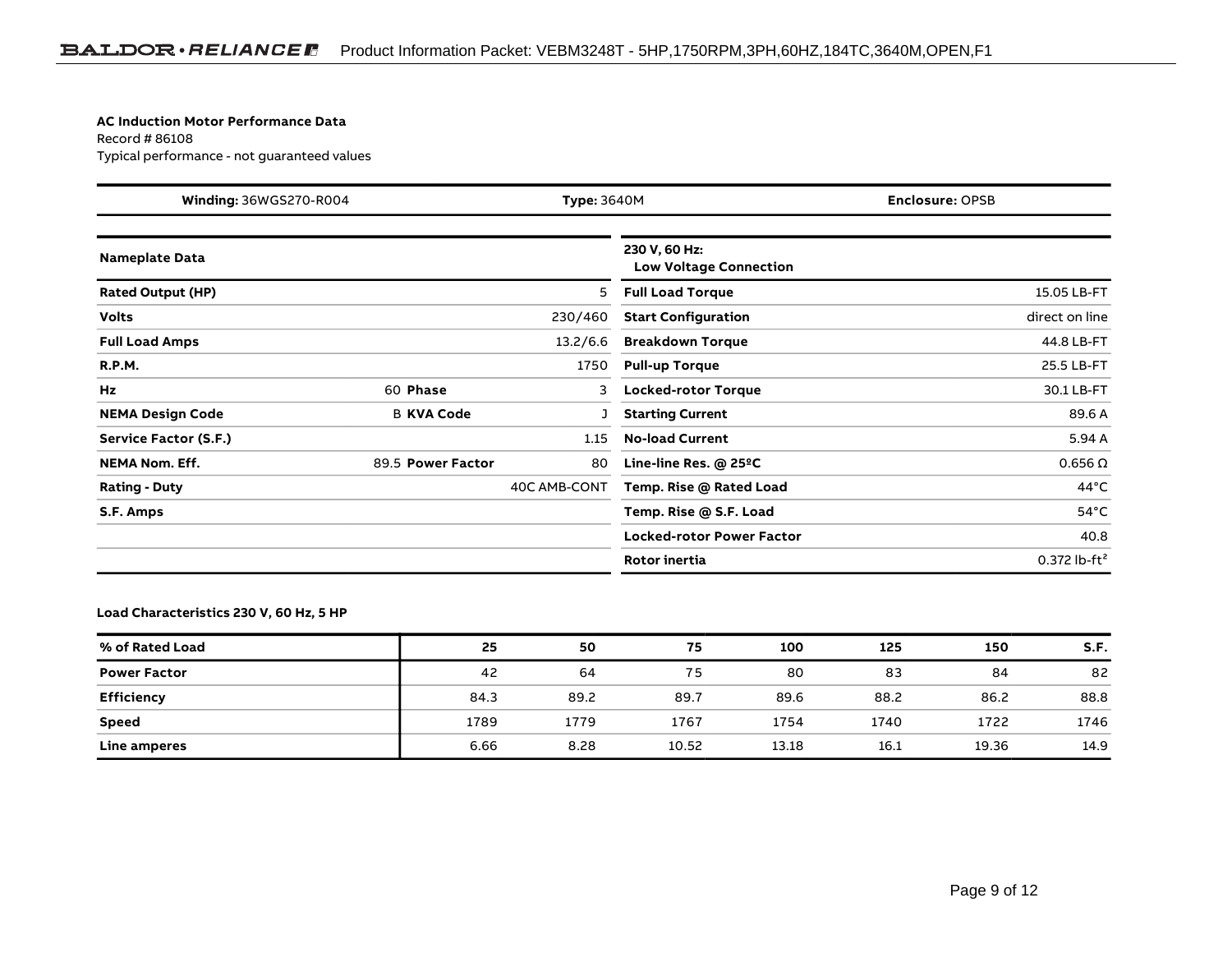

Performance Graph at 230V, 60Hz, 5.0HP Typical performance - Not guaranteed values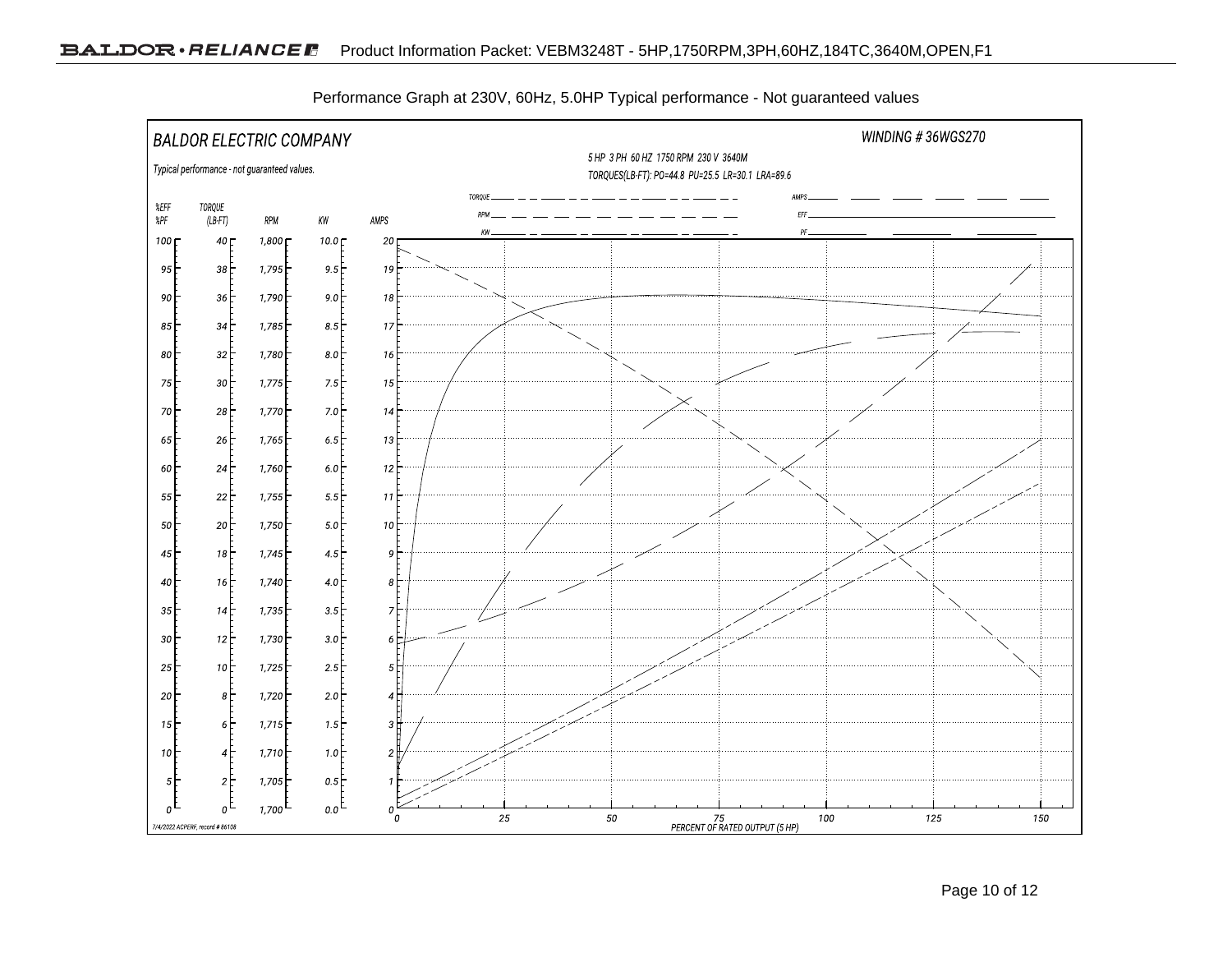